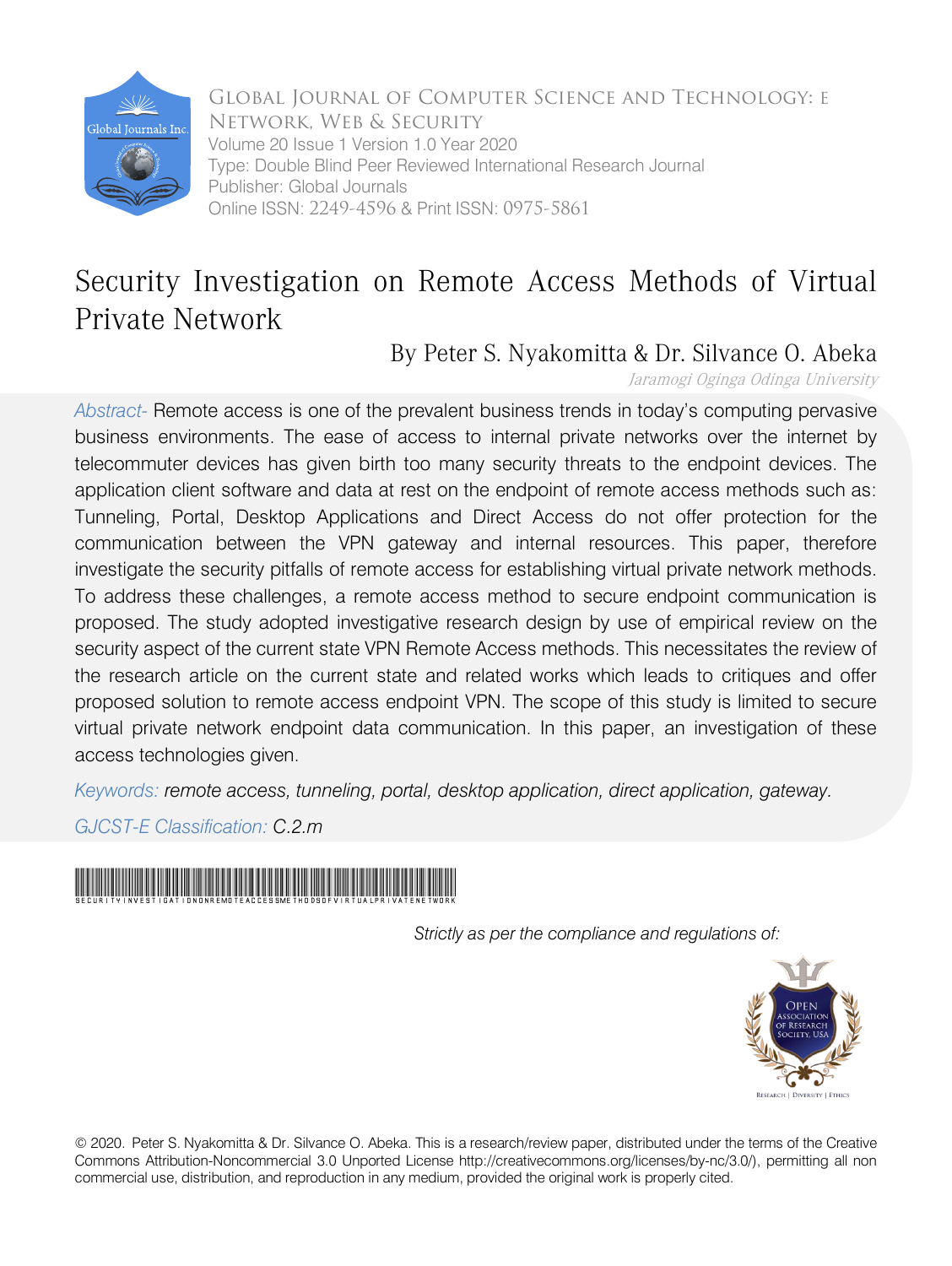# Security Investigation on Remote Access Methods of Virtual Private Network

Peter S. Nyakomitta <sup>α</sup> & Dr. Silvance O. Abeka<sup>σ</sup>

Abstract- Remote access is one of the prevalent business trends in today's computing pervasive business environments. The ease of access to internal private networks over the internet by telecommuter devices has given birth too many security threats to the endpoint devices. The application client software and data at rest on the endpoint of remote access methods such as: Tunneling, Portal, Desktop Applications and Direct Access do not offer protection for the communication between the VPN gateway and internal resources. This paper, therefore investigate the security pitfalls of remote access for establishing virtual private network methods. To address these challenges, a remote access method to secure endpoint communication is proposed. The study adopted investigative research design by use of empirical review on the security aspect of the current state VPN Remote Access methods. This necessitates the review of the research article on the current state and related works which leads to critiques and offer proposed solution to remote access endpoint VPN. The scope of this study is limited to secure virtual private network endpoint data communication. In this paper, an investigation of these access technologies given.

*Keywords: remote access, tunneling, portal, desktop application, direct application, gateway*.

*Abbreviations:* Virtual Private Network (VPN), Layer 2 Forward (L2F), Point-to-Point Tunneling Protocol (PPTP), Layer 2 Tunneling Protocol (L2TP), Internet Protocol Security (IPsec).

# I. Introduction

n enterprise network normally consists of many remotely connected sites located far away from each other. Traditionally, leased lines connections n enterprise network normally consists of many remotely connected sites located far away from each other. Traditionally, leased lines connections utilizing frame Relay and Asynchronous Transfer Mode (ATM) were used to provide connectivity among these customer sites. The growth of this network made it become a costly solution and a challenge for network scalability. Virtual Private Network (VPN) came as an alternative which provide flexible solutions, such as securing communication between remote telecommuters and organization's servers, regardless of where telecommuters are located. Sandeep et al, (2016), in their article describe a Virtual Private Network (VPN) as the traditional approach for an end-to-to end secure connection between two endpoints through use of public or shared telecommunication infrastructure, maintaining privacy through the use of a tunneling protocol and security procedures. The VPN establishes tunnels between servers in a site-to-site VPN, clients and servers in a client-to-site VPN (Avani and Ankita, 2017). The approach opted to investigate the security in remote access methods since most large corporations, educational institutions, and government agencies uses VPN technology to enable telecommuter to securely connect to a private network.



*Figure 1:* Remote Access VPN Architecture

It can be conceptualized as creating a tunnel from one network to another, with encrypted data travelling through the tunnel before being deciphered at its destination. Telecommuters can connect to their corporate LAN or any other LAN regardless of where the telecommuters are located (Rashikala, 2013). They can access resources such as email and documents as if they were connected to the LAN as normal.

*Author α σ: Department of School of Informatics and Innovative Systems, Jaramogi Oginga Odinga University of Science & Technology, Bondo, Kenya. e-mail: pnyakomitta@yahoo.com*

All teleworkers authenticate themselves with the VPN server, which is protected by a firewall. Once a user is connected to the network, an internal firewall guarantees that access is available only to the required resources (Butts and Shenoi, 2011). When a data packet is transmitted from a teleworker, it sends it through a VPN gateway, which adds an Authentication Header for routing and authentication. The data is then encrypted and, finally, enclosed with an Encapsulating Security Payload which contains the decryption and handling instructions.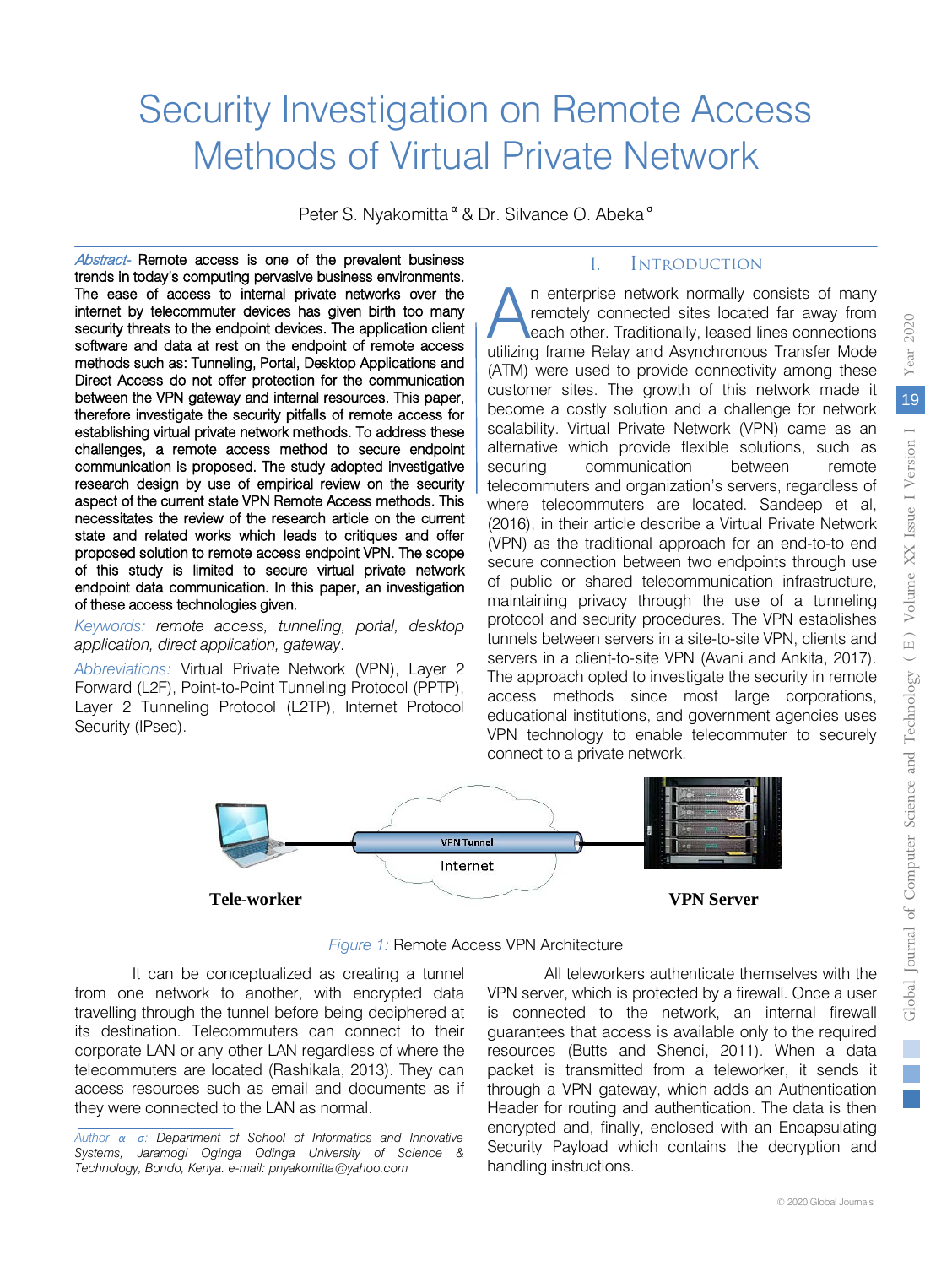The receiving VPN server strips the header information, decrypts the data, and routes it to its intended destination. A VPN allows the provisioning of a virtual "tunnel" connecting the two endpoints. The traffic within the VPN tunnel is encrypted so that other users of the public internet cannot eavesdrop by intercepting communications (Tarek and Yasser, 2011). By implementing a VPN, a company can provide access to the internal private network to clients around the world at any location with access to the public internet.

Remote access VPN is one of the prevalent business trends in today's ubiquitous computing era which deploy use of secure remote access to corporate resources by establishing an encrypted tunnel across the network. It is a user-to-LAN connection used by a company that has employees who need to connect to the private network from various remote locations. Remote-access VPNs permit secure, encrypted connections between a company's private network and remote users through a third-party service provider.

According to Rajamohan, (2014), they allow secure access to corporate resources by establishing an encrypted tunnel across the Internet. While a firewall protects the systems and data on a LAN from unauthorized access, it does nothing to protect the confidentiality and integrity of traffic traversing the Internet on its way to and from the LAN. That's the role of a virtual private network, or VPN. VPN technology provides encryption and tunneling functions for networked traffic across the Internet. Data is encapsulated in an IP "wrapper" that travels over the Internet. When data is sent, it must be wrapped and encrypted by a gateway using an encryption algorithm.

At the other end of the communication link, the destination gateway must "unwrap" the data, decrypt it, and route it to its destination.

# II. Remote Access vpn Methods

This section presents the state-of-the-art Remote Access VPN Methods for establishing virtual private network. The remote access methods are most commonly used for teleworkers. This section describe four categories based on their high-level architectures and the security implications. The categories include: tunneling, portals, remote desktop access, and direct application access. The sub-section below gives an investigation of mote access in VPN, as follows.

#### *a) Tunneling*

Many remote access methods offer a secure communications tunnel through which information can be transmitted between networks, including public networks such as the Internet. According to Murugiah and Karen, (2016), tunneling involves establishing a secure communications tunnel between a telework client device and a remote access server, often a virtual private network (VPN) gateway buy use of cryptography to protect the confidentiality and integrity of the transmitted information between the client device and the VPN gateway. The VPN gateway can take care of user authentication, access control and other security functions for teleworkers. The tunnel uses cryptographic protocols like IPsec, SSL and SSH tunnels to protect the confidentiality and integrity of the communications. The figure 2.shows the tunneling architecture used to set tunneling remote access.





Once a VPN tunnel has been established between a teleworker's client device and the organization's VPN gateway, the teleworker can access many of the organization's computing resources through the tunnel. To use this application of VPN, users must either have the appropriate VPN software on their client devices or be on a network that has a VPN gateway system on it. The VPN gateway can control access to the parts of the network and the types of access that the teleworker gets after authentication. For example, a VPN might allow a user to only have access to one subnet, or to only run particular applications on

certain servers on the protected network. In this way, even though the cryptographic tunnel ends at the VPN gateway, the gateway can add additional routing to the teleworker's traffic to only allow access to some parts of the internal network.

#### *b) Portals Applications*

A portal is a server that offers access to one or more applications through a single centralized interface (Murugiah and Karen, 2016). A teleworker uses a portal client on a telework client device to access the portal. The application client software is installed on the portal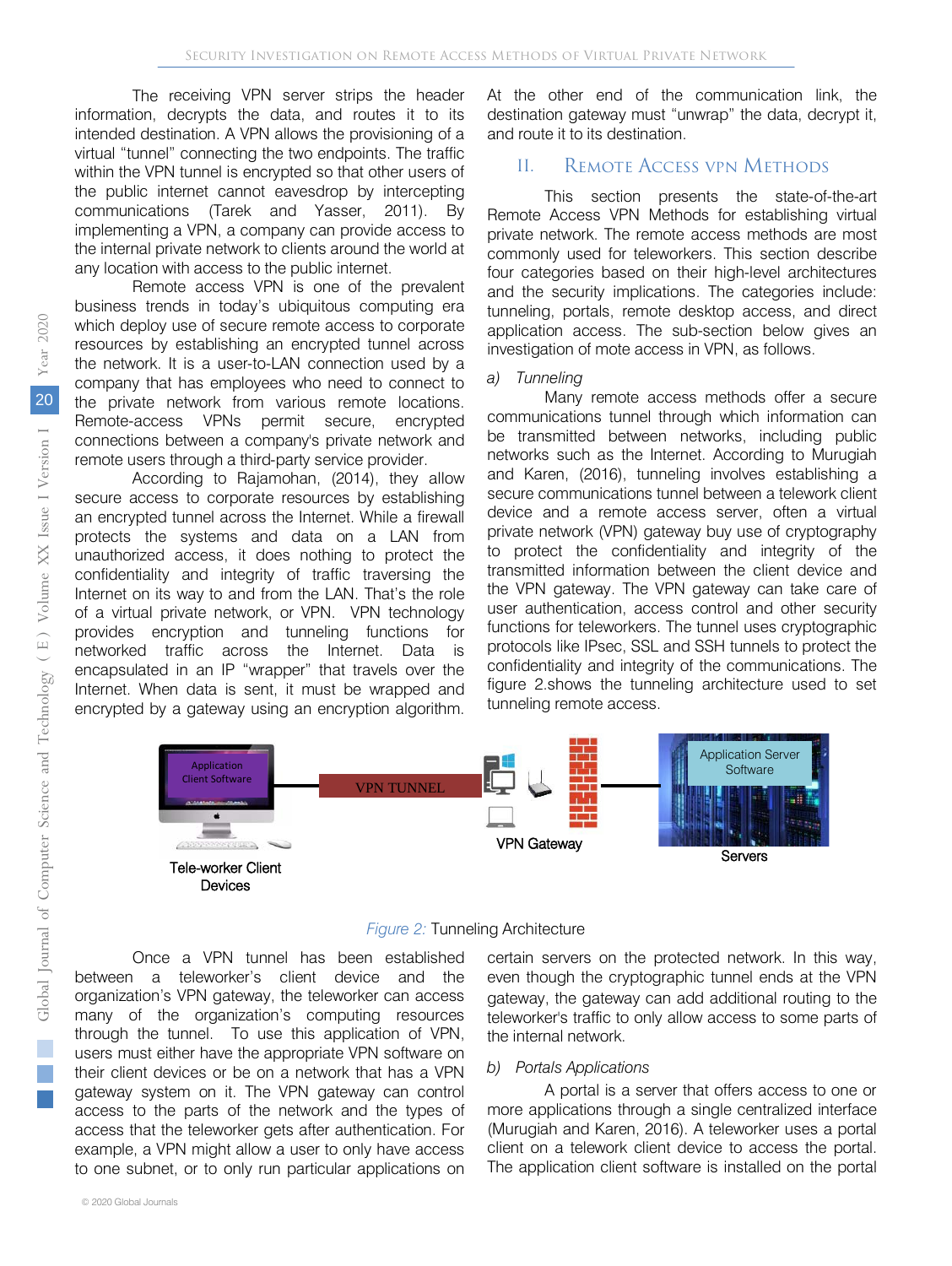server, and it communicates with application server software on servers within the organization. The Figure 3 shows the basic portal solution architecture. The portal protects communications between the client devices

and the portal, and portals can also authenticate users and restrict access to the organization's internal resources.



#### *Figure 3:* Portal Architecture

In terms of security, portals have most of the same characteristics as tunnels: portals protect information between client devices and the portal, and they can provide authentication and access control. The application client software and data at rest resides on the portal server which then get transferred to the client devices which are then typically stored on the client devices much more temporarily than data for a tunneled solution is. Having the application client software centralized gives an organization more control over how the software and data is secured as opposed to more distributed remote access solutions. Portals limit the access a teleworker has to particular application clients running on the portal solutions.

#### *c) Desktop Application Access*

A remote desktop access solution gives a teleworker the ability to remotely control a particular desktop computer at the organization, most often the user's own computer at the organization's office, from a telework client device. The solution allows the user to access all of the applications, data, and other resources that are normally available from their PC in the office. Figure 4, shows the basic remote desktop access architecture.



#### *Figure 4:* Remote Desktop Access Architecture

Remote desktop access uses a proprietary protocol, Remote Desktop Protocol (RDP) to enables users to interfaces with another computer through a graphical interface. It allows users to gain access to the desktop of another computer. According to (Karen, Paul and Murugiah, 2009), the remote desktop access software protects the confidentiality and integrity of the remote access communications and also authenticates the user to ensure that no one else connects to the internal workstation. However, because this involves end-to-end encryption of the communications across the organization's perimeter, the contents of the communication are hidden from the network security controls at the perimeter, such as firewalls and intrusion detection systems. A remote desktop access client

program is installed on each telework client device, and it connects directly with the teleworker's corresponding internal workstation on the organization's internal network.

#### *d) Direct Application Access*

With direct application access, remote access can be accomplished without using remote access software. A teleworker can access an individual application directly, with the application providing its own security like communications encryption, user authentication. According to Murugiah and Karen (2016), one of the most common examples of direct application access is Web-based access to email, also known as Webmail. The teleworker runs a Web browser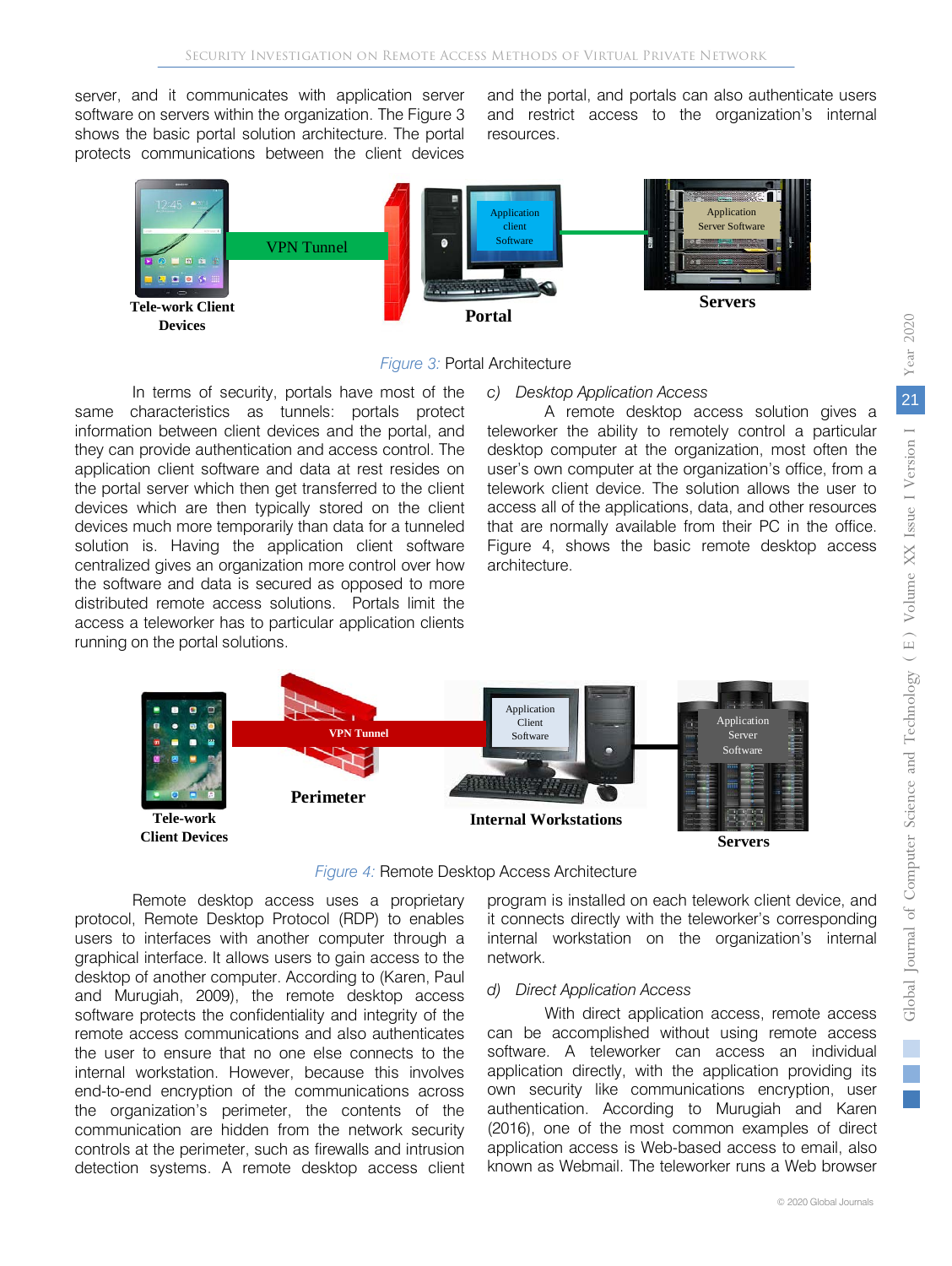and connects to a Web server that provides email access. The Web server runs HTTP over SSL (HTTPS) to protect the communications and the Webmail application on the server authenticates the teleworker

before granting access to the teleworkers email. The Figure 5, shows the high-level architecture for direct application access.



#### *Figure 5:* Direct Application Access Architecture

The application client software installed on the telework client device initiates a connection with a server, which is typically located at the organization's perimeter. The direct application access architecture is generally only acceptable if the servers being accessed by the teleworkers are located on the organization's network perimeter or in a public-facing cloud, and not internal networks. Servers that are directly accessible from the Internet should already be well-secured to reduce the likelihood of compromise. Many organizations choose to provide direct application access to only a few lower-risk applications that are widely used, such as email, and use tunnel or portal methods to provide access to other applications, particularly those that would be at too much risk if they were directly accessible from the Internet.

#### III. Related Work

In (Ernest et al, (2015) proposed advanced technologies to provide tremendous support for network administrators by implementing a secure remote system administration app that runs on android smartphones to aid them administer their servers remotely when they (network administrators) are out stationed using their smartphones. The android app developed in eclipse establishes a secure connection with a remote server running a PHP application. The app was developed based on the Remote Frame Buffer (RFB) protocol. The RFB protocol, a display protocol has some security lapses including being vulnerable to Man-In-The-Middle (MITM) attack using a few tools and techniques (Masthan, Kumar and Prasad, 2013). This paper therefore incorporated a self-signed Secure Socket Layer (SSL) certificate in the android app to enable secure encrypted connections to be established between the android app and the remote server to ensure end-to-end security against attacks such as Man-In-The-Middle (MITM). The secure RFB protocol proposed and implemented in the android app was compared with other existing software for remote

system administration such as Remote Desktop (RDP), and RFB protocols using ICMP ping command. The results show that the average response time of the RDP protocol was 436ms, that of the RFB protocol was 496ms and that of the android app which is based on a proposed secure RFB protocol was 474ms. The proposed android app which will act as an interface to the network server will connect to the server using Virtual Private Network (VPN) technology.

With this system, a system administrator can create a user remotely, create, view and modify text files remotely, check network status, shutdown a server and set user privileges. The system was developed based on a proposed secure RFB protocol with self-signed Secure Socket Layer (SSL) certificate incorporated into this RFB protocol to ensure end to- end encrypted connections between the smart device (client) and server. Mobile Devices Management (MDM) applications are developed to address some of the challenges associated with mobile devices (such as policy management, software distribution, and inventory management) that are not related to BYOD security. MDM functionality is similar to that of PC configuration life-cycle management (PCCLM) tools; however, mobileplatform specific requirements are often also included in MDM suites (Gartner, 2014).

On their paper, (Kumari and Khan, 2014) proposed a symmetric key and smart card-based remote user password authentication scheme that was intended to provide anonymity while resisting all known attacks. On their part, (Shehzad et al, 2015). An enhanced privacy preserving remote user authentication scheme with provable security. Security Comm. Networks. 8:3782–3795 proposed a supplemented scheme to overcome security weaknesses of the scheme proposed in (Kumari and Khan, 2014). The authors claim to have analyzed the security of the proposed scheme in random oracle model which confirmed the robustness of the scheme against all known attacks.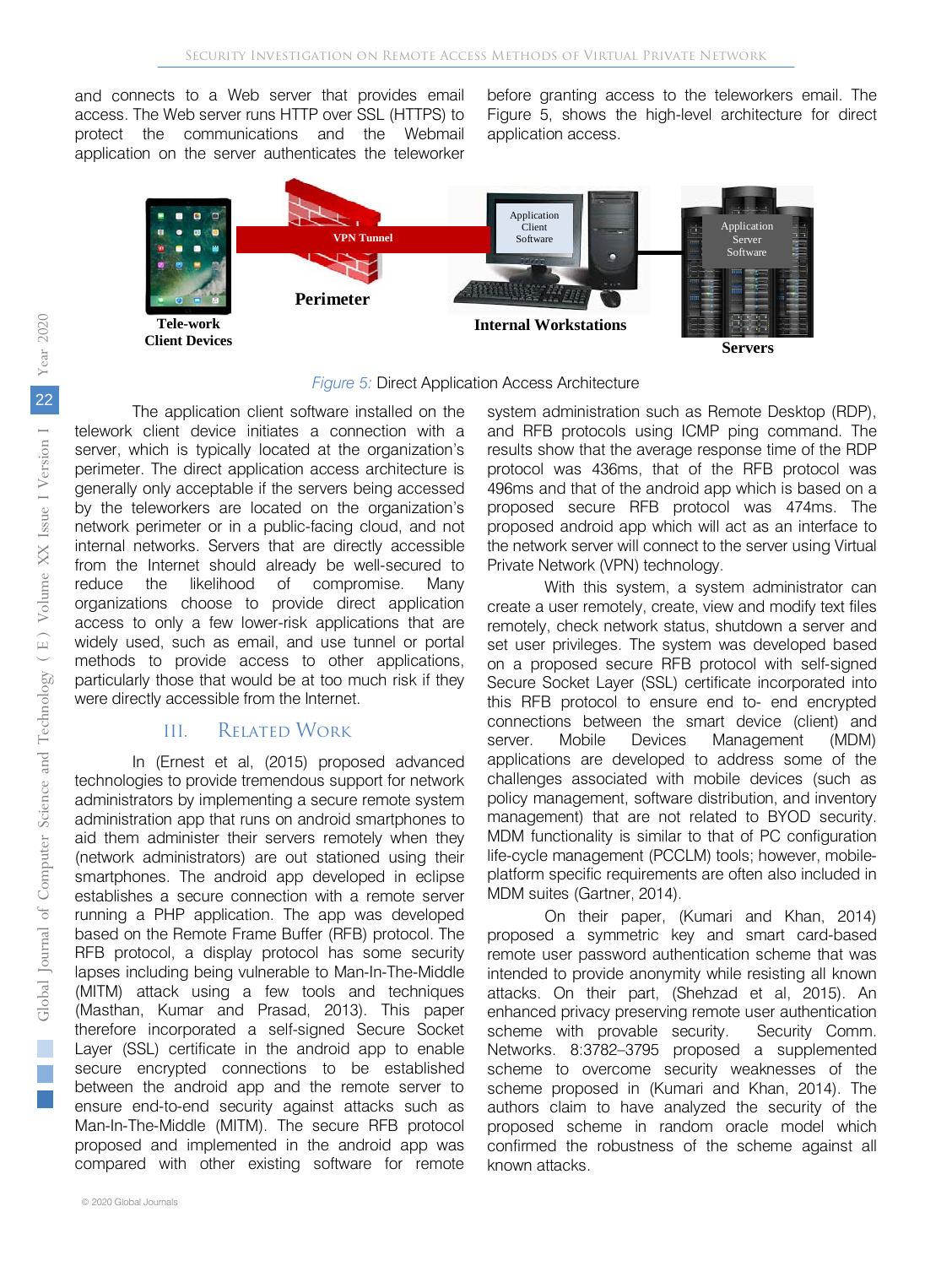A study by (Madhusudhan and Hegde, 2017), pointed out that two robust remote user authentication schemes using smart cards that were claimed to defend against ID-theft attacks, reply attacks, undetectable online password guessing attacks, off-line password guessing attacks, user impersonation attack, server counterfeit attack and man-in-the-middle attack. In (Gartner, 2014), the authors discuss that a smart-card based remote user authentication scheme consisting of four phases, which include initialization, registration, login, and authentication has been proposed.

A wireless body area network (WBAN) is a system that provides automatic health monitoring and sends crucial health-related data remotely to the doctors with the help of body sensors. The protection of these health records is therefore very critical to prevent malicious and fraudsters accessing these data and impersonating the patients. These networks have an authentication system as their backbone because a lapse in such technologies could lead to the death of a patient. In (Salama, Taha, and Elmahdy, (2015), a scheme known as PMAS is proposed for mutual authentication between the sink (patients' personal cellular phone) and sensor nodes focused on the advanced idea behind the Diffie-Hellman key exchange scheme. Here, a trusted third party (TTP) distributes keys (public and private) to the medical sensor node and sink (mobile / cellular phone).

Recently, elliptic curve cryptography (ECC) has been implemented widely in multi-factor authentication. It is basically a public key encryption technique based on elliptic curve theory that can be used to create smaller keys, which yields faster and more efficient algorithms as a result (Chande, et al, 2016). It was developed to reduce computational costs while providing the same level of security as other similar operations such as modular exponentiation and it finds applications in authentication protocols involving smart cards, RFIDs, wireless networks, digital signatures and other authentication techniques.

# IV. CRITIQUE OF THE CURRENT REMOTE Access Technologies

The four remote access methods discussed above were noted to have a number of security setbacks that render them ineffective in VPN deployments. To start with, Tunneled IP traffic may not receive the intended level of inspection or policy application by network-based security devices unless such devices are specifically tunnel aware. This reduces defense in depth and may cause security gaps. This security weakness applies to all network-located devices and to any end-host-based firewalls whose existing hooking mechanisms would not show them the IP packet stream after the tunnel client does decapsulation or before it does encapsulation. In addition, IP addresses inside tunnels are not subject to ingress and

egress filtering in the network they tunnel over, and hence may allow malicious content into internal networks. Moreover, if the encapsulated IP packet specifies source routing beyond the recipient tunnel client, the host may forward the IP packet to the specified next hop. This may be unexpected and contrary to administrator wishes and may have bypassed network-based source routing controls.

On the part of portals applications, Tomas (2014) point out that they are faced with challenges regarding authentication including user identification, authorization, auditing or logging and session management. Desktop application access face screen sharing security setback that allow an attacker to penetrate an enterprise's defenses. In addition, many enterprises permit or fail to regulate the use of thirdparty file storage services to facilitate remote access to data, and when files end up in cloud-based repositories, enterprises lose control. On its part, direct application access requires the use of IPv6 exclusively to distribute addressing to connecting endpoints. This presents a larger management problem when it comes to client addressing and identification.

Due to the setbacks noted in the four access methods discussed above, a number of protocols have been developed to address some of these challenges. Unfortunately, these protocols also introduce vulnerabilities that render them insecure. For instance, the RFB protocol, a display protocol has some security lapses including being vulnerable to Man-In-The-Middle (MITM) attack using a few tools and techniques (Ernest et al, 2015). Despite the fact that RFB protocol uses encrypted passwords and network, any communication over the network is vulnerable and can be attacked by a Man-In-The-Middle (MITM) by using a few tools and techniques. In addition, the applications of VNC which are developed based on RFB protocol are generally slower, offer fewer features and security options than Remote Desktop (RD) which is based on the RDP protocol (Masthan, Kumar and Prasad, 2013). Though the data sent between the server and client is encrypted, the RDP protocol may be prone to Man-In-The-Middle attack because there is no verification of the identity of the server when setting up the encryption keys for a session.

Although businesses are mainly concerned with maintaining security, employees are worried about preserving the convenience they need to work from their mobile devices, as well as the privacy they expect regarding the personal information on the device (Morufu et al, 2015). One of the biggest challenges for organizations is that corporate data are being delivered to devices that are not managed by the IT department. This has security implications for data leakage, data theft, and regulatory compliance. Thielens, (2013), noted that the real BYOD challenge is security and that the real security challenge is not actually about the devices, it is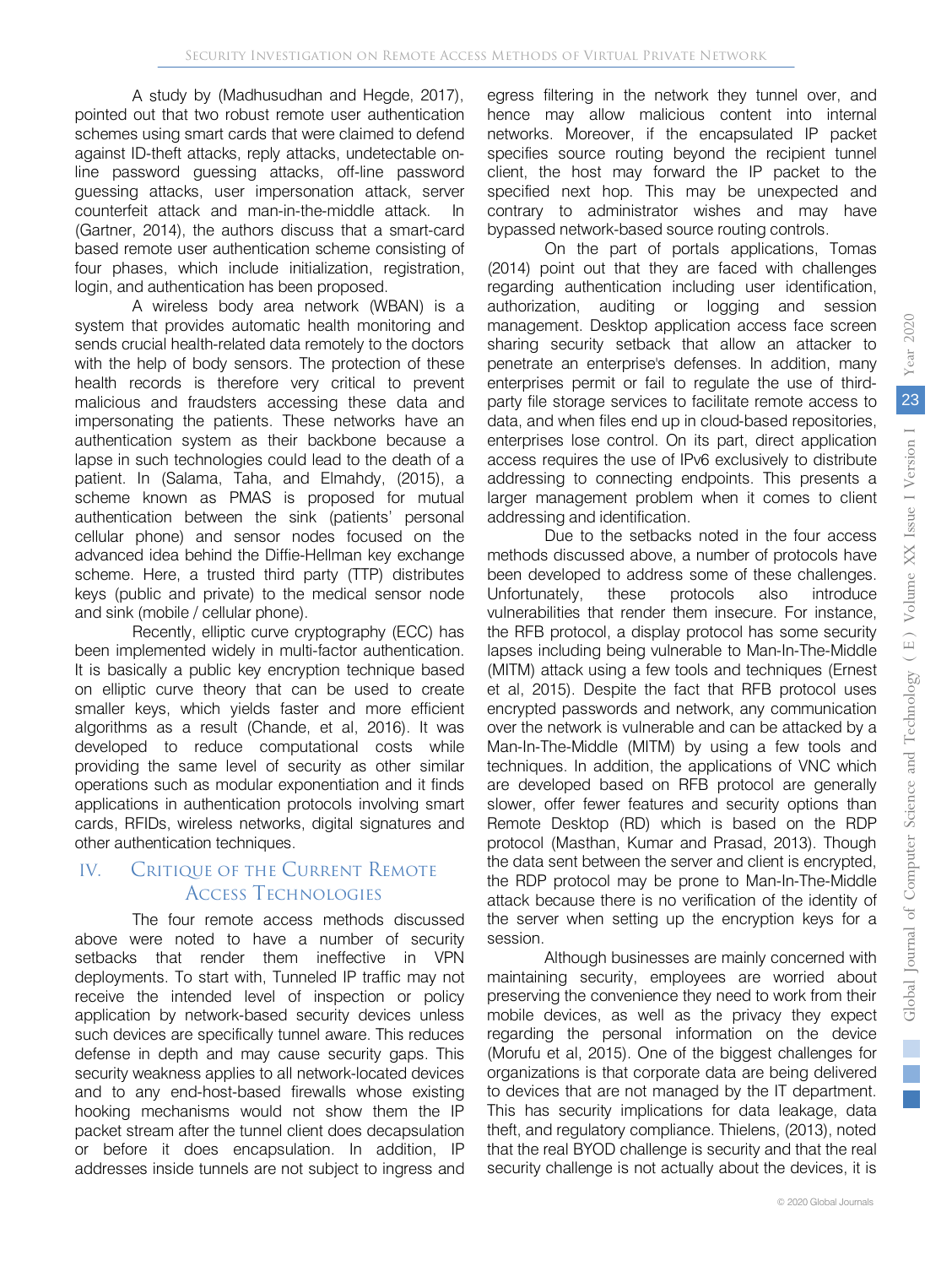about controlling access from the devices to the corporate data. Moreover, Vignesh and asha, (2015), points out that sensitive data on organization and personal data are present in these devices and such any attack on these devices can expose these data.

Many enterprises view most of the MDM applications as a solution to the security challenges of BYOD. However, MDM does not completely address the security challenges of BYOD. MDM does not prevent a hacker from attacking an employee's device or a thief from stealing it and accessing sensitive data. Data leakage, distributed denial of service (DDoS), and malware are the most challenging security threats to BYOD (Gartner, 2014). Further, Manmeet, Chen and Zakiah, (2017), explain that security threat in the paradigm of BYOD creates a great opportunity for hackers or attackers to find new attacks or vulnerabilities that could possibly exploit the students' mobile devices and gains valuable data from them.

Gokulakrishnan, Jayanthi, and Thulasi, (2014) point out that VPN does not provide strong user authentication by default. This means that users can enter a simple username and password to gain access to an internal private network from home or via other insecure networks. On its part, the Point-to-Point Tunneling Protocol (PPTP) which is the most widely supported VPN protocol among Windows users establishes the tunnel, but does not provide encryption (Alshalan et al 2016). In their paper, Muhammad et al, (2016) discuss that a number of users employ mobile VPN clients to either circumvent censorship or to access geo-blocked content, and more generally for privacy and security purposes. Their experiments reveal that several instances of VPN applications that expose users to serious privacy and security vulnerabilities, such as use of insecure VPN tunneling protocols, as well as IPv6 and DNS traffic leakage. In addition, a number of mobile VPN applications actively perform TLS interception while other applications inject JavaScript programs for tracking, advertising, and for redirecting e-commerce traffic to external partners.

Another study by Varmarken et al, (2015), pointed out that some VPN applications implement tunneling protocols without encryption despite promising online anonymity and security to their users. In addition, it was noted that other VPN applications do not tunnel IPv6 and DNS traffic through the tunnel interface respectively due to lack of IPv6 support, misconfigurations or developer-induced errors. Both the lack of strong encryption and traffic leakages can ease online tracking activities performed by in-path middleboxes such as commercial WiFi APs harvesting user's data and by surveillance agencies.

As Shehzad et al, (2015) points out, a symmetric key and smart card-based remote user password authentication scheme that was intended to provide anonymity while resisting all known attacks is

still vulnerable to anonymity violation attack as well as smart card stolen attack. Chin-Ling et al, 2018) demonstrated that schemes that the two robust remote user authentication schemes using smart cards are still vulnerable to ID-theft attack, off-line password guessing attacks, undetectable on-line password guessing attacks and user impersonation. This is particularly true in situations where the user lost a smart card or the malicious legal user. In addition, the smart-card based remote user authentication scheme consisting of four phases has been shown by Gartner, (2014) to be vulnerable to offline password guessing attack under their non-tamper resistance assumption of the smart cards; and it fails to provide forward secrecy.

The challenge of the WBAN authentication is that TTP distributes all the credentials without applying any cryptographic functions or any mathematical computations. It dictates that the insider person can identify different keys of various users easily. Once important credentials are available with any malicious internal person, then he/she can distribute confidential data to others illegally.

Swapnoneel and Chanchal, (2017) point out that mutual authentication has been introduced in remote user verification and access control. However, a password can be compromised during transmission if an efficient scheme is not followed. To address this problem, elliptic curve cryptography (ECC) has been implemented widely in multi-factor authentication. However, the computational cost of one bilinear pairing (an important operation of ECC) is about twice as high as that of one modular exponentiation operation at the same security level. Therefore, the computationallyintensive nature of ECC leaves a security loophole in the protocols that use it. An attacker can force the server or client to repeatedly perform ECC operations in order to clog them, resulting in one or all of them wasting resources by performing unnecessary computations.

## V. Proposed Solution

In recent years, mobile devices have replaced desktop personal computers as the primary computing platform for many users. This trend brings to the workplace where nowadays the employees use their personal owned mobile devices to access company's data. BYOD causes a lot of cyber-attacks towards the users and the organization. The proposed solution for BYOD addresses the shortcomings noted in some of the remote access technologies such as platform integrity that lacks in tunneling, authentication such as user identification, authorization, auditing or logging and session management that lacks in portals applications, regulation of file storage services to facilitate remote access to data, a feature that is missing in desktop application access, client addressing and identification that is lacking in direct application access as shown in Figure 6 below.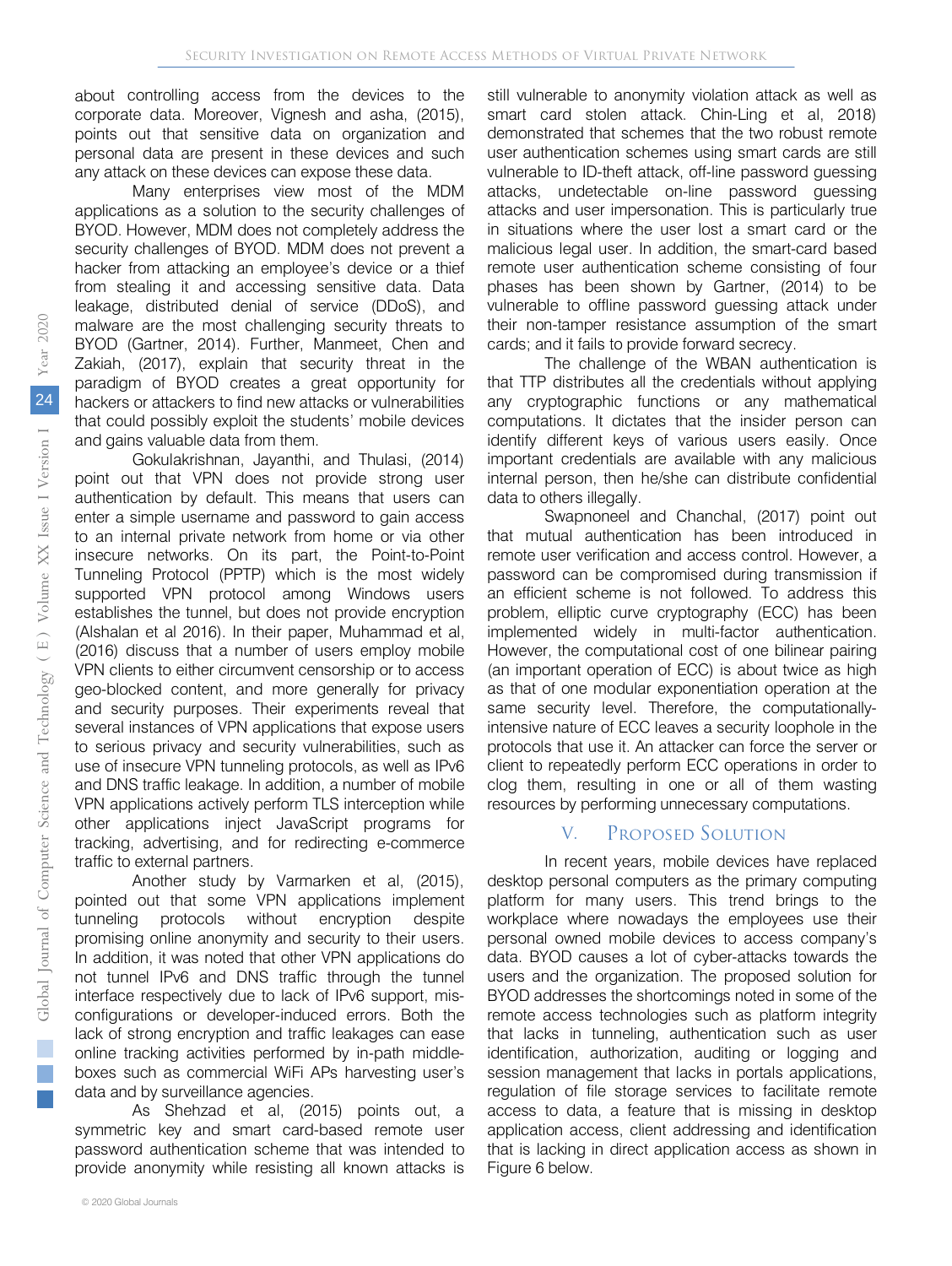

*Figure 6:* Problems Addressed By the Proposed Protocol

# *a) Architecture of the Proposed Protocol*

The conventional remote access technologies have been noted to have a number of setbacks related to identification, authorization, auditing, session management, source routing, secure storage and addressing. Figure 7 shows the architectural design of the proposed protocol. As this figure shows, the proposed protocol will comprise of six attack prevention

mechanisms namely IP scanning, hashing, MAC and IP based identification and addressing, digital certificates, one time passwords (OTP) and logging capability. IP scanning will be effective against source routing attacks where attackers make use of intranet IP addresses so as to fool the firewall against inspecting the traffic utilizing these internal IP addresses.



## *Figure 7:* Proposed Protocol Architecture

The other salient feature of the proposed protocol is its hashing activity for any requested storage access to ensure secure storage of this vital organizational resource. To prevent masquerading attacks using false identification and addressing, the proposed protocol will utilize a combination of media access control (MAC) and IP address of the client and server machines for identification and addressing. Session management will be secured using digital certificates that will serve to protect the VPN communication against session hijacking attacks. On the other hand, one time passwords (OTP) will be instrumental in curtailing privilege escalation for authorized users such that once they accomplish any authorized activity, they require another set of authorization for the next activity. Covert attacks will be prevented by the proposed protocol's logging feature that will facilitate auditing during forensic analysis.

## *b) Secure Remote Access Method (SRAM)*

Table 3.2 confirms that to secure VPN connections, a layered protection approach is necessary. The proposed VPN protection protocol will be implemented in all the four layers of the TCP/IP stack. Figure 3.2 shows the implementation design of the proposed protocol

| Table 3.2: Layered Attacks and their likely target |  |  |
|----------------------------------------------------|--|--|
|----------------------------------------------------|--|--|

| <b>TCP Layer</b>         | Attacks to be Prevented            |
|--------------------------|------------------------------------|
| <b>Application Layer</b> | Fingerprinting, Reconnaissance     |
| <b>Transport Layer</b>   | Modifications, replay              |
| Network Layer            | Source routing, packet redirection |
| <b>Physical Layer</b>    | Masquerading attacks               |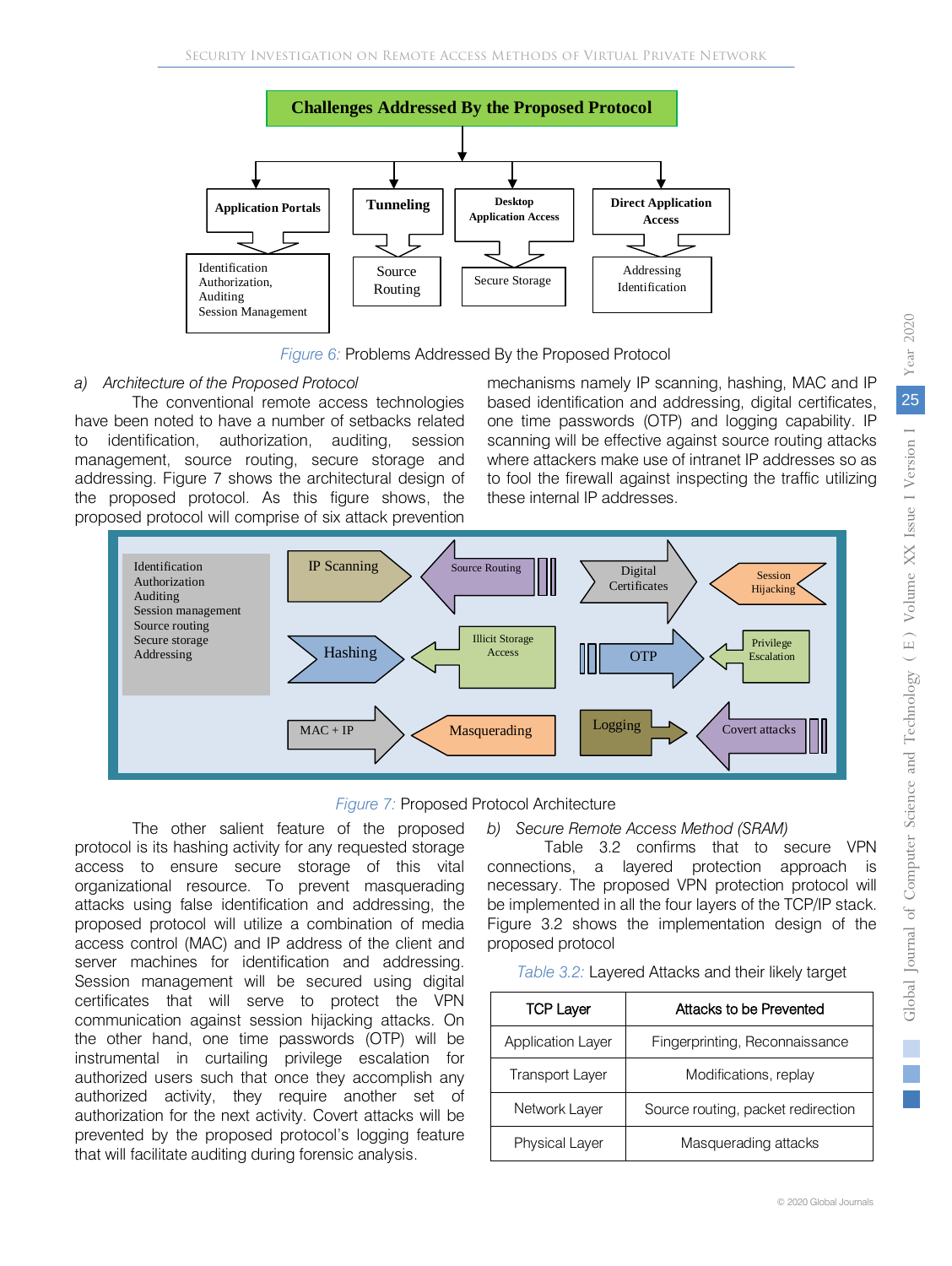As this figure illustrates, the proposed Secure Remote Access Method (SRAM) will be implemented in the region between the VPN end devices and the firewall. This is because the packets moving in the regions between the two firewalls are protected by SSL and TLS via the VPN tunnel.





As such, most attacks are only possible immediately these packets exit the tunnel and are passed through firewalls. All the layered protection discussed above will therefore implemented in the regions between firewalls and VPN endpoints (VPN client and VPN server).

# VI. Conclusion and Recommendation

In this study, an investigation of remote access methods for establishing virtual private network a has been carried out. From this examination, it has been noted that all of them fall short of endpoint security, making it possible for attackers to carry out unauthorized data transfers from their victim machines due to lack of cryptographic protocols for securing the data that reside at the client device.

Towards the end of this paper, a protocol that could potentially address the security gap endpoint remote access client devices has been provided. One of the pillars of this protocol is encryption that would help enciphered the content of the data at the endpoint device and secondly component of this protocol is the dual-factor authentication that will requires the presence of two or more factors to prove the authenticity of the account holder. Owing to its security entropy, this protocol is therefore recommended for implementation in remote access methods for establishing virtual private network.

# References Références Referencias

- 1. P. Sandeep et al, (2016). "A Survey of Mobile VPN Technologies." IEEE Communications Surveys & Tutorials 18.2 (2016): 1177-1196.
- 2. P. Avani and G. Ankita (2017), A Survey of VPN Performance Evaluation. International Journal on Recent and Innovation Trends in Computing and Communication, ISSN: 2321-8169, Volume: 5 Issue: 5, pp 409 – 413
- 3. W. Rashikala, (2013). An Empirical Test-bed Analysis of a Virtual Private Network Protocol. UNITEC Institute of Technology, New Zealand.
- 4. J. Butts and S. Shenoi (2011): Critical Infrastructure Protection V, IFIP AICT 367, pp. 185–199,
- 5. S. Tarek and A. Yasser, (2011). Effective and Extensive Virtual Private Network. Journal of Information Security, 2011, 2, 39-49.
- 6. P. Rajamohan (2014).An Overview of Remote Access Vpns: Architecture and Efficient Installation. Ipasj International Journal of Information Technology (Iijit).
- 7. S. Murugiah and S. Karen (2016), Guide to Enterprise Telework, Remote Access, and Bring Your Own.S. Karen, H. Paul and S. Murugiah (2009). Guide to Enterprise Telework and Remote Access Security. National Institute of Standards and technology.
- 8. S. Murugiah and S. Karen, (2016).Guide to Enterprise Telework, Remote Access, and Bring Your Own Device (BYOD) Security. NIST Special Publication 800-46 Revision 2.
- 9. Device (BYOD) Security. NIST Special Publication (SP) 800-46 Rev. 2.
- 10. D. Ernest et al, (2015).A Comparative Study Of Remote Access Technologies and Implementation of a Smartphone App for Remote System Administration Based on a Proposed Secure RFB Protocol. International Journal of Science and Engineering Applications. Volume 4 Issue 4, pp. 163-168.
- 11. K. Masthan, S. Kumar and V. Prasad, (2013) Virtual Network Computing of User Appliances. International Journal of Computer Science and Mobile Computing. Volume 2, Issue 8. pp. 132.
- 12. Gartner. (2014). Gartner says less than 0.01 percent of consumer mobile apps will be considered a financial success by their developers through 2018. Gartner Newsroom.
- 13. S. Kumari and MK. Khan, (2014). More secure smart card-based remote user password authentication scheme with user anonymity. Security and Communication Networks 2014; 7(11): 2039–2053.